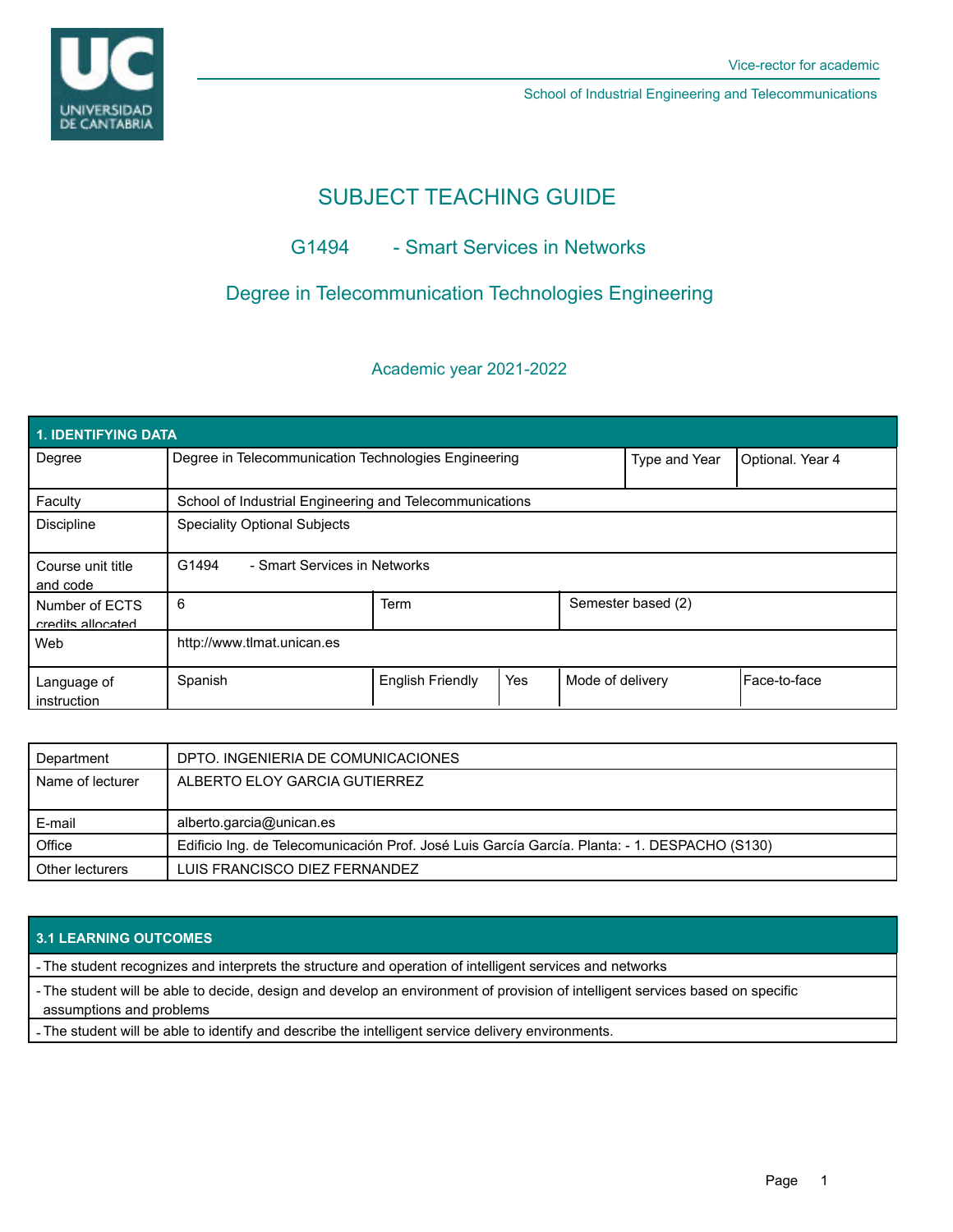

#### School of Industrial Engineering and Telecommunications

#### **4. OBJECTIVES**

Expand and apply the knowledge acquired in the subject of third year "Network Interconnection Protocols", deepening knowledge of the control plane of different communication networks .

To know and develop the concept of intelligence, applied to the environment of the communication networks, seen from the points of view of control, management and security of the supported services.

To know and develop the concept of orchestration of services, according to the distributed computing model.

| <b>6. COURSE ORGANIZATION</b> |                                                                                                                                                                                                                              |  |  |  |  |
|-------------------------------|------------------------------------------------------------------------------------------------------------------------------------------------------------------------------------------------------------------------------|--|--|--|--|
| <b>CONTENTS</b>               |                                                                                                                                                                                                                              |  |  |  |  |
|                               | Chapter 1: Intelligent Networks<br>Functional and operational architecture. Intelligent network model. Smart service model. Examples of application of<br>smart grids.                                                       |  |  |  |  |
| 2                             | Chapter 2: Services Orchestration.<br>Service model / distributed computing. Virtualization of services. Cloud service model. Orchestration of Infrastructures.<br>Platforms Orchestration. Orchestration of Applications.   |  |  |  |  |
| 3                             | Chapter 3: Identity and Access Management<br>Control of access to networks / services. Identity control. Management of identity and access in intelligent networks.<br>Mechanisms for the management of identity and access. |  |  |  |  |
| 14                            | Chapter 4: Virtualization<br>Virtualization concept. Virtualization mechanisms. Management of virtualization environments. Application of security<br>mechanisms in virtualized environments.                                |  |  |  |  |
| 5                             | Chapter 5: Virtualization of Networks and Services<br>Virtual networks, Software Defined Networks (SDN). Network Functions Virtualization (NFV)                                                                              |  |  |  |  |